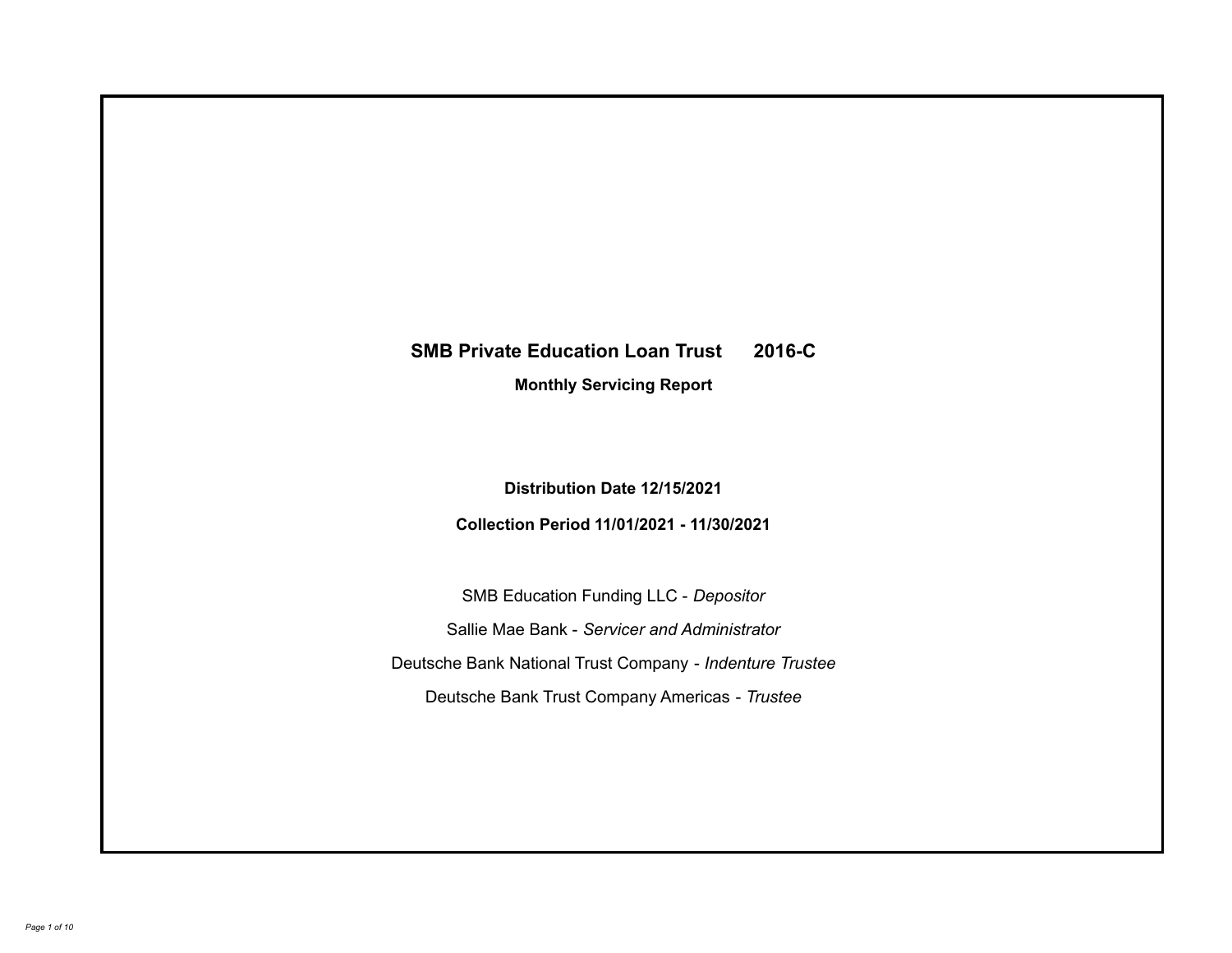A

| A | <b>Student Loan Portfolio Characteristics</b>                  |                   | <b>Settlement Date</b><br>10/12/2016 | 10/31/2021                       | 11/30/2021                       |
|---|----------------------------------------------------------------|-------------------|--------------------------------------|----------------------------------|----------------------------------|
|   | <b>Principal Balance</b><br>Interest to be Capitalized Balance |                   | \$695,789,571.77<br>44,552,744.60    | \$285,184,146.15<br>9,671,339.40 | \$279,658,978.89<br>8,819,941.10 |
|   | Pool Balance                                                   |                   | \$740,342,316.37                     | \$294,855,485.55                 | \$288,478,919.99                 |
|   | Weighted Average Coupon (WAC)                                  |                   | 8.30%                                | 7.74%                            | 7.76%                            |
|   | Weighted Average Remaining Term<br>Number of Loans             |                   | 131.32<br>63,478                     | 124.75<br>26,586                 | 124.61<br>25,971                 |
|   | Number of Borrowers<br>Pool Factor                             |                   | 60,942                               | 25,446<br>0.398269124            | 24,857<br>0.389656127            |
|   | Since Issued Total Constant Prepayment Rate (1)                |                   |                                      | 10.22%                           | 10.23%                           |
| в | <b>Debt Securities</b>                                         | <b>Cusip/Isin</b> | 11/15/2021                           |                                  | 12/15/2021                       |
|   | A <sub>2</sub> A                                               | 78449KAB6         | \$94,171,184.76                      |                                  | \$91,483,555.40                  |

| $\sim$<br>◡ | <b>Certificates</b> | Cusip/Isin | 11/15/2021   | 12/15/2021   |
|-------------|---------------------|------------|--------------|--------------|
|             | Residual            | 78449K100  | \$100,000.00 | \$100,000.00 |

562,227,655.12 \$60,451,688.59 \$60,451,688.59 \$62,227,655.12 \$62,227,655.12 \$60,451,688.59 \$60,451,688 B 78449KAD2 78449KAD2 78449KAD2 50,000,000 \$50,000,000 \$50,000,000.00 \$50,000,000 \$50,000,000 \$50,000,000.00

| $\sim$<br>ັ | count Balances          | 11/15/2021   | 12/15/2021                             |
|-------------|-------------------------|--------------|----------------------------------------|
|             | Reserve Account Balance | 1.865.473.00 | <b>865 473 OI</b><br>55.4/3.4<br>ິດບະກ |

| <b>Asset / Liability</b>               | 11/15/2021      | 12/15/2021      |
|----------------------------------------|-----------------|-----------------|
| Overcollateralization Percentage       | 30.00%          | 30.00%          |
| Specified Overcollateralization Amount | \$88,456,645.67 | \$86,543,676.00 |
| Actual Overcollateralization Amount    | \$88,456,645.67 | \$86,543,676.00 |

(1) For additional information, see 'Since Issued CPR Methodology' found in section VIII of this report .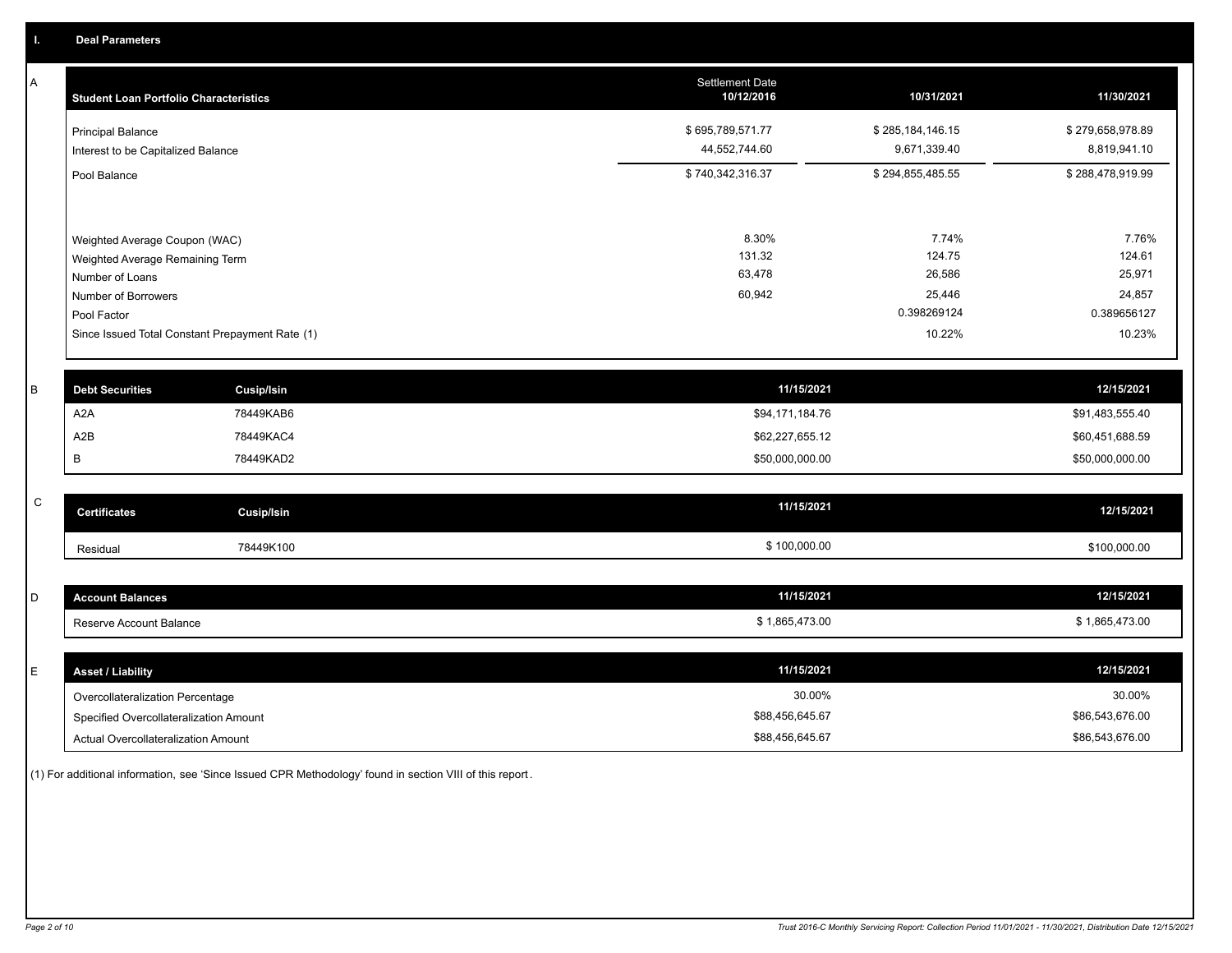## **II. 2016-C Trust Activity 11/01/2021 through 11/30/2021**

| A | <b>Student Loan Principal Receipts</b> |                |
|---|----------------------------------------|----------------|
|   | <b>Borrower Principal</b>              | 5,776,202.97   |
|   | Seller Principal Reimbursement         | (564.94)       |
|   | Servicer Principal Reimbursement       | 0.00           |
|   | <b>Other Principal Deposits</b>        | 142.966.82     |
|   | <b>Total Principal Receipts</b>        | \$5,918,604.85 |

#### B **Student Loan Interest Receipts**

| <b>Total Interest Receipts</b>  | \$1,620,109.02 |
|---------------------------------|----------------|
| Other Interest Deposits         | 11.976.48      |
| Servicer Interest Reimbursement | 0.00           |
| Seller Interest Reimbursement   | (24.25)        |
| Borrower Interest               | 1,608,156.79   |

| C       | <b>Recoveries on Realized Losses</b>                             | \$100,628.67   |
|---------|------------------------------------------------------------------|----------------|
| D       | <b>Investment Income</b>                                         | \$181.97       |
| Ε.      | <b>Funds Borrowed from Next Collection Period</b>                | \$0.00         |
| F.      | <b>Funds Repaid from Prior Collection Period</b>                 | \$0.00         |
| G       | Loan Sale or Purchase Proceeds                                   | \$0.00         |
| H       | Initial Deposits to Distribution Account                         | \$0.00         |
|         | <b>Excess Transferred from Other Accounts</b>                    | \$0.00         |
| J       | <b>Borrower Benefit Reimbursements</b>                           | \$0.00         |
| K       | <b>Other Deposits</b>                                            | \$0.00         |
|         | <b>Other Fees Collected</b>                                      | \$0.00         |
| M       | <b>AVAILABLE FUNDS</b>                                           | \$7,639,524.51 |
| N       | Non-Cash Principal Activity During Collection Period             | \$393,437.59   |
| $\circ$ | Aggregate Purchased Amounts by the Depositor, Servicer or Seller | \$154,943.30   |
| P       | Aggregate Loan Substitutions                                     | \$0.00         |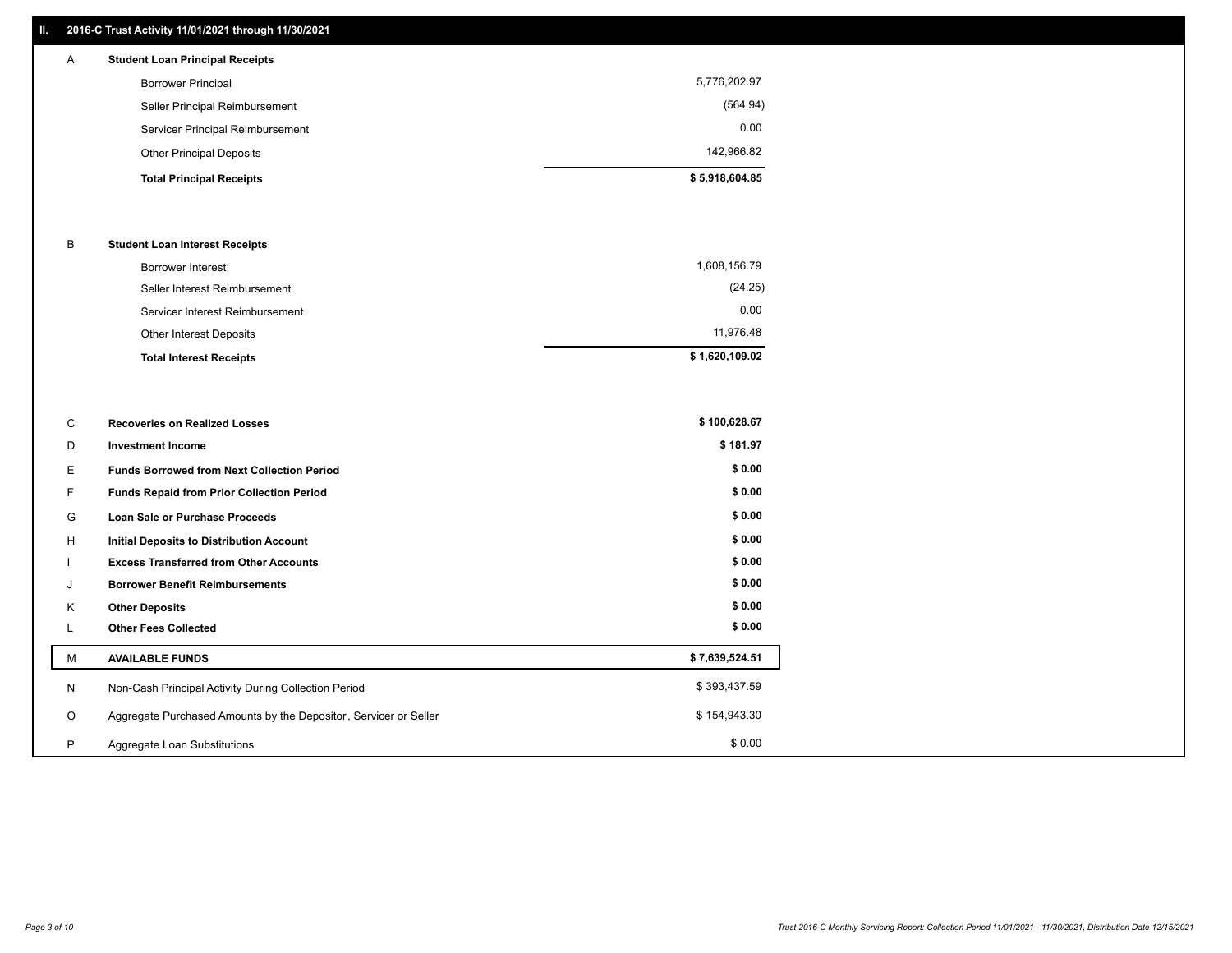|                   |                       |                          |         |                                                           | <b>Loans by Repayment Status</b> |                            |                          |         |                                                           |                |                            |
|-------------------|-----------------------|--------------------------|---------|-----------------------------------------------------------|----------------------------------|----------------------------|--------------------------|---------|-----------------------------------------------------------|----------------|----------------------------|
|                   |                       |                          |         | 11/30/2021                                                |                                  |                            |                          |         | 10/31/2021                                                |                |                            |
|                   |                       | <b>Wtd Avg</b><br>Coupon | # Loans | Principal and<br><b>Interest Accrued</b><br>to Capitalize | % of Principal                   | % of Loans in<br>Repay (1) | <b>Wtd Avg</b><br>Coupon | # Loans | Principal and<br><b>Interest Accrued</b><br>to Capitalize | % of Principal | % of Loans in<br>Repay (1) |
| INTERIM:          | IN SCHOOL             | 8.85%                    | 378     | \$6,444,741.67                                            | 2.234%                           | $-$ %                      | 8.84%                    | 376     | \$6,432,308.59                                            | 2.182%         | $-$ %                      |
|                   | GRACE                 | 8.76%                    | 138     | \$2,289,205.19                                            | 0.794%                           | $-$ %                      | 8.88%                    | 251     | \$4,203,202.54                                            | 1.426%         | $-$ %                      |
|                   | <b>DEFERMENT</b>      | 8.62%                    | 1,881   | \$26,671,365.40                                           | 9.246%                           | $-$ %                      | 8.56%                    | 1,919   | \$27,065,707.80                                           | 9.179%         | $-$ %                      |
| <b>REPAYMENT:</b> | <b>CURRENT</b>        | 7.61%                    | 22,495  | \$238,082,266.79                                          | 82.530%                          | 94.076%                    | 7.60%                    | 22,976  | \$242,267,291.20                                          | 82.165%        | 94.211%                    |
|                   | 30-59 DAYS DELINQUENT | 8.11%                    | 419     | \$5,996,436.07                                            | 2.079%                           | 2.369%                     | 7.69%                    | 377     | \$5,084,688.50                                            | 1.724%         | 1.977%                     |
|                   | 60-89 DAYS DELINQUENT | 7.64%                    | 156     | \$2,170,989.34                                            | 0.753%                           | 0.858%                     | 7.87%                    | 135     | \$2,131,724.15                                            | 0.723%         | 0.829%                     |
|                   | 90+ DAYS DELINQUENT   | 7.76%                    | 105     | \$1,756,881.12                                            | 0.609%                           | 0.694%                     | 7.97%                    | 125     | \$2,250,082.06                                            | 0.763%         | 0.875%                     |
|                   | <b>FORBEARANCE</b>    | 7.75%                    | 399     | \$5,067,034.41                                            | 1.756%                           | 2.002%                     | 7.82%                    | 427     | \$5,420,480.71                                            | 1.838%         | 2.108%                     |
| <b>TOTAL</b>      |                       |                          | 25,971  | \$288,478,919.99                                          | 100.00%                          | 100.00%                    |                          | 26,586  | \$294,855,485.55                                          | 100.00%        | 100.00%                    |

Percentages may not total 100% due to rounding \*

1 Loans classified in "Repayment" include any loan for which interim interest only, \$25 fixed payments or full principal and interest payments are due.

|                 |                                                                                                                            |                          |         |                                                                  | <b>Loans by Borrower Status</b> |                                |                          |         |                                                                  |                |                                |
|-----------------|----------------------------------------------------------------------------------------------------------------------------|--------------------------|---------|------------------------------------------------------------------|---------------------------------|--------------------------------|--------------------------|---------|------------------------------------------------------------------|----------------|--------------------------------|
|                 |                                                                                                                            |                          |         | 11/30/2021                                                       |                                 |                                | 10/31/2021               |         |                                                                  |                |                                |
|                 |                                                                                                                            | <b>Wtd Avg</b><br>Coupon | # Loans | <b>Principal and</b><br><b>Interest Accrued</b><br>to Capitalize | % of Principal                  | % of Loans in<br>P&I Repay (2) | <b>Wtd Avg</b><br>Coupon | # Loans | <b>Principal and</b><br><b>Interest Accrued</b><br>to Capitalize | % of Principal | % of Loans in<br>P&I Repay (2) |
| <b>INTERIM:</b> | IN SCHOOL                                                                                                                  | 8.45%                    | 726     | \$12,206,544.74                                                  | 4.231%                          | $-$ %                          | 8.45%                    | 725     | \$12,153,800.55                                                  | 4.122%         | $-$ %                          |
|                 | <b>GRACE</b>                                                                                                               | 8.32%                    | 289     | \$4,703,681.24                                                   | 1.631%                          | $-$ %                          | 8.52%                    | 495     | \$8,121,773.14                                                   | 2.754%         | $-$ %                          |
|                 | <b>DEFERMENT</b>                                                                                                           | 8.23%                    | 3,414   | \$45,798,940.22                                                  | 15.876%                         | $-$ %                          | 8.19%                    | 3,473   | \$46,466,634.62                                                  | 15.759%        | $-$ %                          |
| P&I REPAYMENT:  | <b>CURRENT</b>                                                                                                             | 7.59%                    | 20,479  | \$211,021,453.53                                                 | 73.150%                         | 93.468%                        | 7.57%                    | 20,846  | \$213,532,546.81                                                 | 72.419%        | 93.608%                        |
|                 | 30-59 DAYS DELINQUENT                                                                                                      | 8.10%                    | 407     | \$5,821,291.11                                                   | 2.018%                          | 2.578%                         | 7.71%                    | 365     | \$4,857,493.79                                                   | 1.647%         | 2.129%                         |
|                 | 60-89 DAYS DELINQUENT                                                                                                      | 7.63%                    | 152     | \$2,103,093.62                                                   | 0.729%                          | 0.932%                         | 7.86%                    | 134     | \$2,118,384.86                                                   | 0.718%         | 0.929%                         |
|                 | 90+ DAYS DELINQUENT                                                                                                        | 7.76%                    | 105     | \$1,756,881.12                                                   | 0.609%                          | 0.778%                         | 7.99%                    | 121     | \$2,184,371.07                                                   | 0.741%         | 0.958%                         |
|                 | <b>FORBEARANCE</b>                                                                                                         | 7.75%                    | 399     | \$5,067,034.41                                                   | 1.756%                          | 2.244%                         | 7.82%                    | 427     | \$5,420,480.71                                                   | 1.838%         | 2.376%                         |
| <b>TOTAL</b>    |                                                                                                                            |                          | 25,971  | \$288,478,919.99                                                 | 100.00%                         | 100.00%                        |                          | 26,586  | \$294,855,485.55                                                 | 100.00%        | 100.00%                        |
| $\star$         | Percentages may not total 100% due to rounding                                                                             |                          |         |                                                                  |                                 |                                |                          |         |                                                                  |                |                                |
| 2               | Loans classified in "P&I Repayment" includes only those loans for which scheduled principal and interest payments are due. |                          |         |                                                                  |                                 |                                |                          |         |                                                                  |                |                                |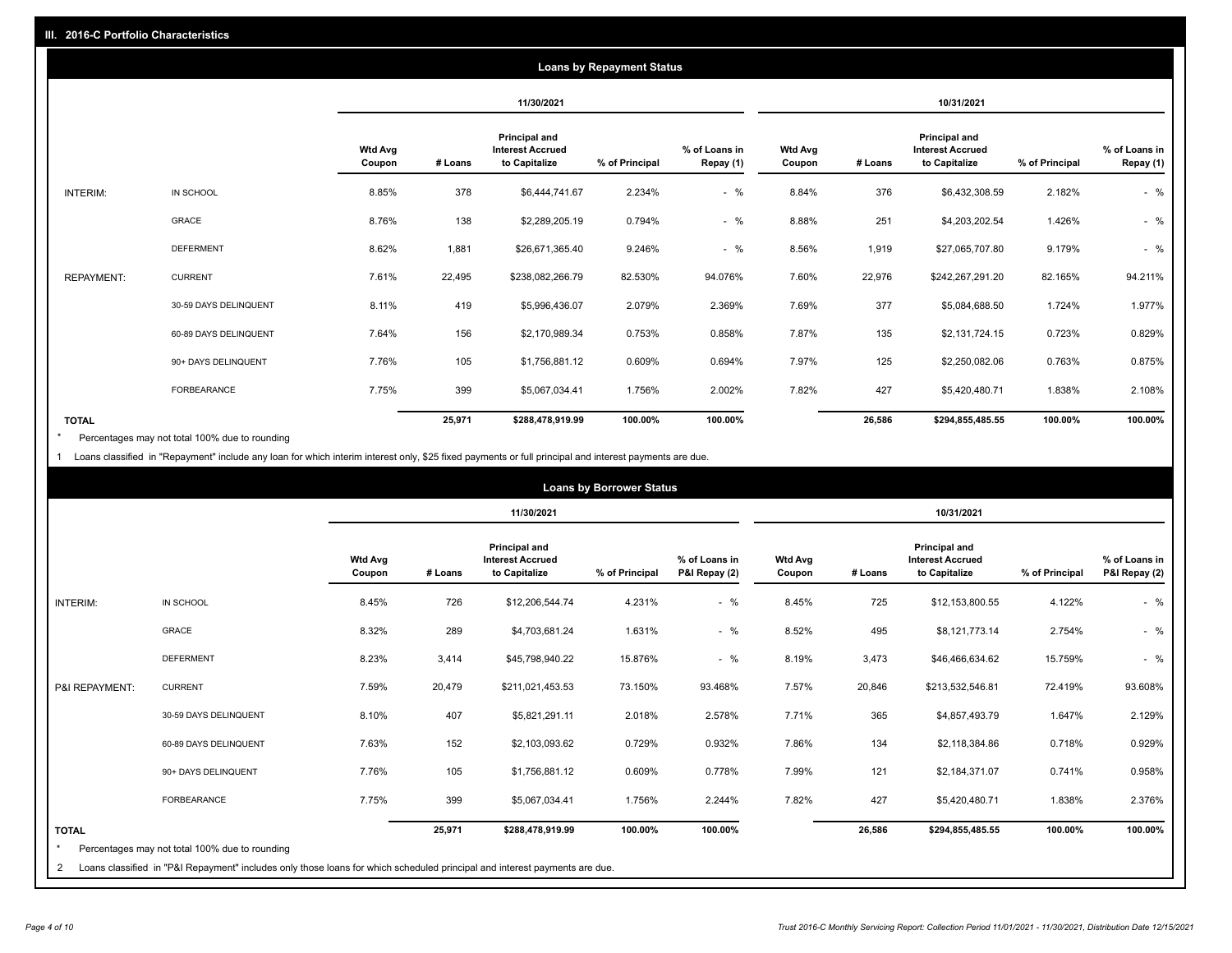|                                                               | 11/30/2021       | 10/31/2021       |
|---------------------------------------------------------------|------------------|------------------|
| Pool Balance                                                  | \$288,478,919.99 | \$294,855,485.55 |
| Total # Loans                                                 | 25,971           | 26,586           |
| Total # Borrowers                                             | 24,857           | 25,446           |
| Weighted Average Coupon                                       | 7.76%            | 7.74%            |
| Weighted Average Remaining Term                               | 124.61           | 124.75           |
| Percent of Pool - Cosigned                                    | 93.2%            | 93.2%            |
| Percent of Pool - Non Cosigned                                | 6.8%             | 6.8%             |
| Borrower Interest Accrued for Period                          | \$1,792,695.96   | \$1,881,480.73   |
| Outstanding Borrower Interest Accrued                         | \$11,556,120.38  | \$12,515,245.96  |
| Gross Principal Realized Loss - Periodic *                    | \$695,024.14     | \$504,576.26     |
| Gross Principal Realized Loss - Cumulative *                  | \$29,984,251.98  | \$29,289,227.84  |
| Recoveries on Realized Losses - Periodic                      | \$100,628.67     | \$37,437.92      |
| Recoveries on Realized Losses - Cumulative                    | \$4,777,273.83   | \$4,676,645.16   |
| Net Losses - Periodic                                         | \$594,395.47     | \$467,138.34     |
| Net Losses - Cumulative                                       | \$25,206,978.15  | \$24,612,582.68  |
| Non-Cash Principal Activity - Capitalized Interest            | \$1,090,770.44   | \$861,664.08     |
| Since Issued Total Constant Prepayment Rate (CPR) (1)         | 10.23%           | 10.22%           |
| <b>Loan Substitutions</b>                                     | \$0.00           | \$0.00           |
| <b>Cumulative Loan Substitutions</b>                          | \$0.00           | \$0.00           |
| <b>Unpaid Servicing Fees</b>                                  | \$0.00           | \$0.00           |
| <b>Unpaid Administration Fees</b>                             | \$0.00           | \$0.00           |
| <b>Unpaid Carryover Servicing Fees</b>                        | \$0.00           | \$0.00           |
| Note Interest Shortfall                                       | \$0.00           | \$0.00           |
| Loans in Modification                                         | \$25,190,466.87  | \$26,468,416.55  |
| % of Loans in Modification as a % of Loans in Repayment (P&I) | 11.42%           | 11.89%           |
|                                                               |                  |                  |
| % Annualized Gross Principal Realized Loss - Periodic as a %  | 3.78%            | 2.72%            |
| of Loans in Repayment (P&I) * 12                              |                  |                  |
| % Gross Principal Realized Loss - Cumulative as a % of        |                  |                  |
| Original Pool Balance                                         | 4.05%            | 3.96%            |

\* In accordance with the Servicer's current policies and procedures, after September 1, 2017 loans subject to bankruptcy claims generally will not be reported as a charged- off unless and until they are delinquent for 120

(1) For additional information, see 'Since Issued CPR Methodology' found in section VIII of this report .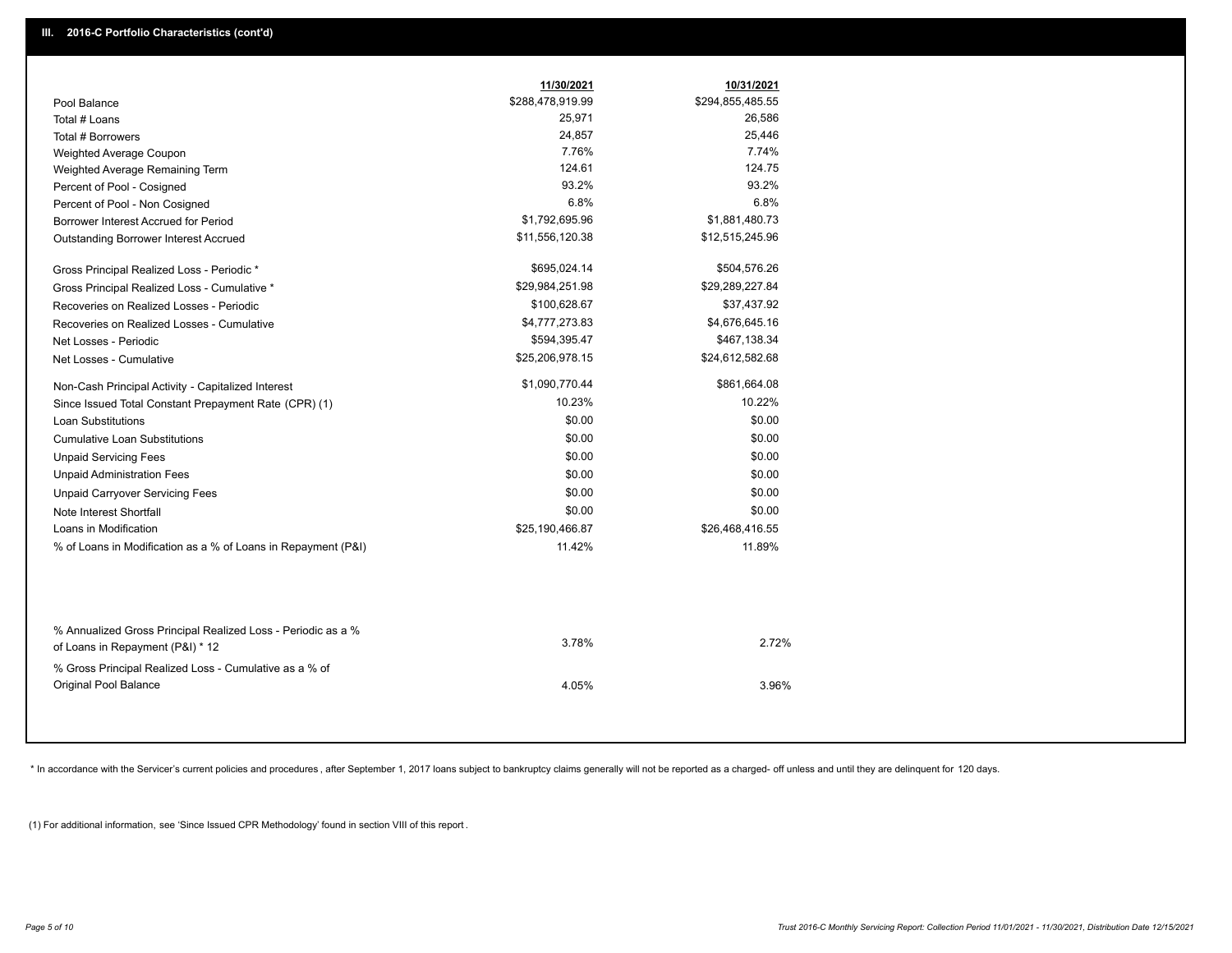#### **Loan Program**  A

|                                    | Weighted<br>Average | # LOANS     | <b>\$ AMOUNT</b> | $%$ *    |
|------------------------------------|---------------------|-------------|------------------|----------|
| - Smart Option Interest-Only Loans | 6.65%               | 5,000       | \$38,022,304.73  | 13.180%  |
| - Smart Option Fixed Pay Loans     | 7.74%               | 6,979       | \$91,063,834.68  | 31.567%  |
| - Smart Option Deferred Loans      | 8.03%               | 13.992      | \$159,392,780.58 | 55.253%  |
| - Other Loan Programs              | $0.00\%$            | $\mathbf 0$ | \$0.00           | 0.000%   |
| <b>Total</b>                       | 7.76%               | 25,971      | \$288,478,919.99 | 100.000% |

\* Percentages may not total 100% due to rounding

B

C

**Index Type**

|                       | Weighted<br>Average | # LOANS  | <b>\$ AMOUNT</b> | % *      |
|-----------------------|---------------------|----------|------------------|----------|
| - Fixed Rate Loans    | 7.95%               | 5,822    | \$76,854,713.11  | 26.641%  |
| - LIBOR Indexed Loans | 7.69%               | 20,149   | \$211,624,206.88 | 73.359%  |
| - Other Index Rates   | $0.00\%$            | $\Omega$ | \$0.00           | 0.000%   |
| <b>Total</b>          | 7.76%               | 25,971   | \$288,478,919.99 | 100.000% |

\* Percentages may not total 100% due to rounding

# **Weighted Average Recent FICO**

| (2)<br>Wtd Avg Recent FICO Band                                                                                                                                                                                                                          | # LOANS | <b>\$ AMOUNT</b> | %        |
|----------------------------------------------------------------------------------------------------------------------------------------------------------------------------------------------------------------------------------------------------------|---------|------------------|----------|
| 0 - 639                                                                                                                                                                                                                                                  | 1,650   | \$19,898,242.76  | 6.898%   |
| 640 - 669                                                                                                                                                                                                                                                | 1,704   | \$20,603,383.19  | 7.142%   |
| 670 - 699                                                                                                                                                                                                                                                | 2,645   | \$30,431,922.62  | 10.549%  |
| 700 - 739                                                                                                                                                                                                                                                | 5,121   | \$59,750,750.44  | 20.712%  |
| $740 +$                                                                                                                                                                                                                                                  | 14,851  | \$157,794,620.98 | 54.699%  |
| $N/A^{(1)}$                                                                                                                                                                                                                                              | 0       | \$0.00           | 0.000%   |
| <b>Total</b>                                                                                                                                                                                                                                             | 25,971  | \$288,478,919.99 | 100.000% |
|                                                                                                                                                                                                                                                          |         |                  |          |
| * Percentages may not total 100% due to rounding<br>1 Includes trust private education loans where recent FICO is unavailable or obtaining recent FICO is prohibited by law<br>2 Recent FICO is updated in quarterly intervals; unless prohibited by law |         |                  |          |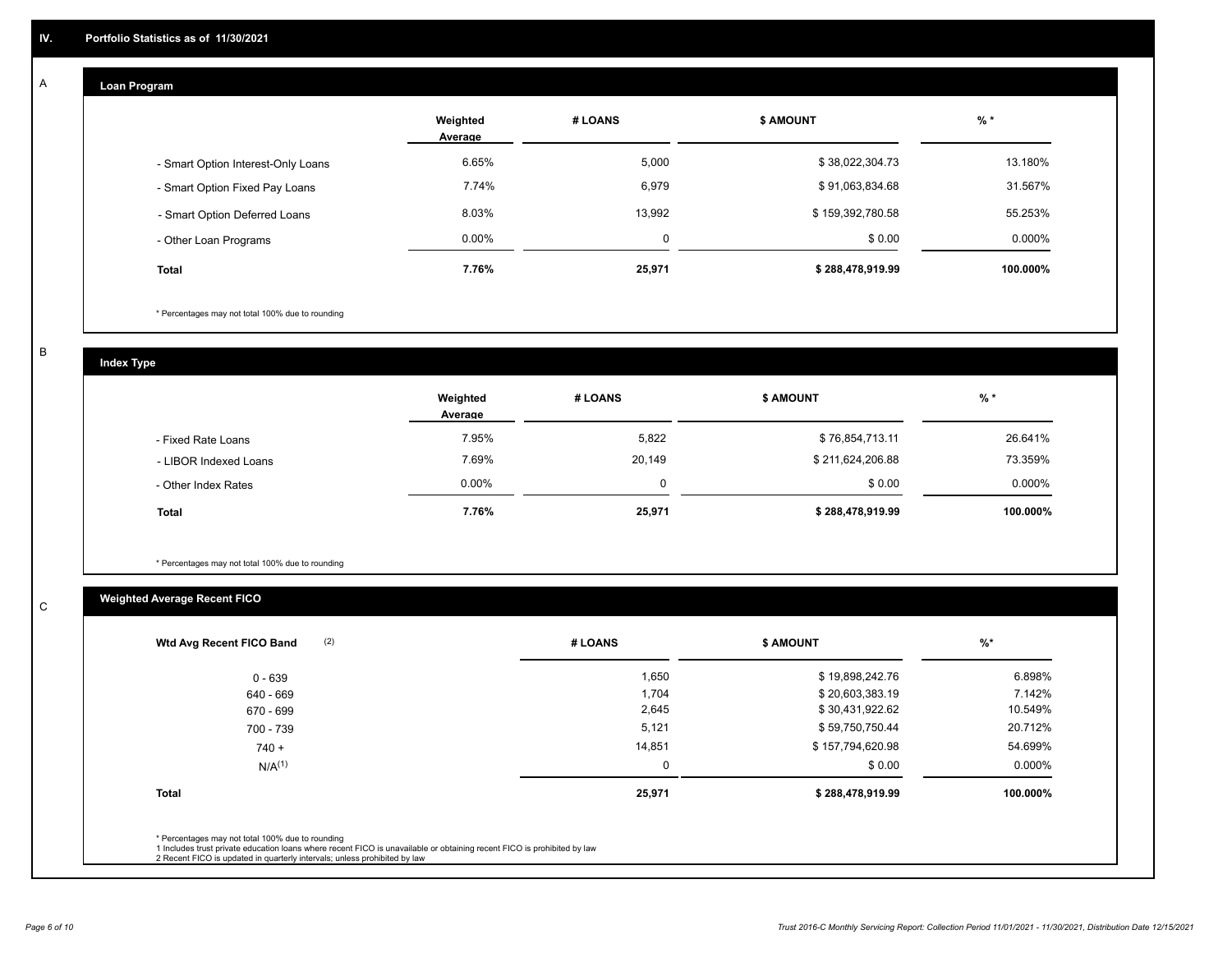| ٧. |                                   | 2016-C Reserve Account, Principal Distribution, and R-2 Certificate Calculations            |                  |
|----|-----------------------------------|---------------------------------------------------------------------------------------------|------------------|
| А. |                                   | <b>Reserve Account</b>                                                                      |                  |
|    | Specified Reserve Account Balance |                                                                                             | \$1,865,473.00   |
|    |                                   | Actual Reserve Account Balance                                                              | \$1,865,473.00   |
| В. |                                   | <b>Principal Distribution Amount</b>                                                        |                  |
|    | i.                                | Class A Notes Outstanding                                                                   | \$156,398,839.88 |
|    | ii.                               | Pool Balance                                                                                | \$288,478,919.99 |
|    | iii.                              | First Priority Principal Distribution Amount (i - ii)                                       | \$0.00           |
|    | iv.                               | Class A and B Notes Outstanding                                                             | \$206,398,839.88 |
|    | v.                                | First Priority Principal Distribution Amount                                                | \$0.00           |
|    | vi.                               | Pool Balance                                                                                | \$288,478,919.99 |
|    | vii.                              | Specified Overcollateralization Amount                                                      | \$86,543,676.00  |
|    | viii.                             | Regular Principal Distribution Amount (if (iv > 0, (iv - v) - (vi - vii))                   | \$4,463,595.89   |
|    | ix.                               | Pool Balance                                                                                | \$288,478,919.99 |
|    | х.                                | 10% of Initial Pool Balance                                                                 | \$74,034,231.64  |
|    | xi.                               | <b>First Priority Principal Distribution Amount</b>                                         | \$0.00           |
|    | xii.                              | Regular Principal Distribution Amount                                                       | \$4,463,595.89   |
|    | xiii.                             | Available Funds (after payment of waterfall items A through I)                              | \$2,583,217.89   |
|    |                                   | xiv. Additional Principal Distribution Amount (if (vi $\leq x$ , min(xiii, vi - xi - xii))) | \$0.00           |
|    |                                   |                                                                                             |                  |
| C. |                                   | R-2 Certificate                                                                             |                  |
|    |                                   | Previous Notional Balance                                                                   | \$44,905,600.00  |
|    | Shortfall of Principal            |                                                                                             | \$0.00           |
|    | Shortfall of Interest             |                                                                                             | \$0.00           |
|    | <b>Current Notional Balance</b>   |                                                                                             | \$44,905,600.00  |
|    |                                   | Excess Distribution Allocated (1)                                                           | \$791,088.08     |
|    |                                   |                                                                                             |                  |
|    |                                   |                                                                                             |                  |

1. Until the notional amount of the R-2 Certificate is reduced to zero and if there is excess cash through the distribution available it will be distributed to the R-2 Certificate, otherwise the amount will be zero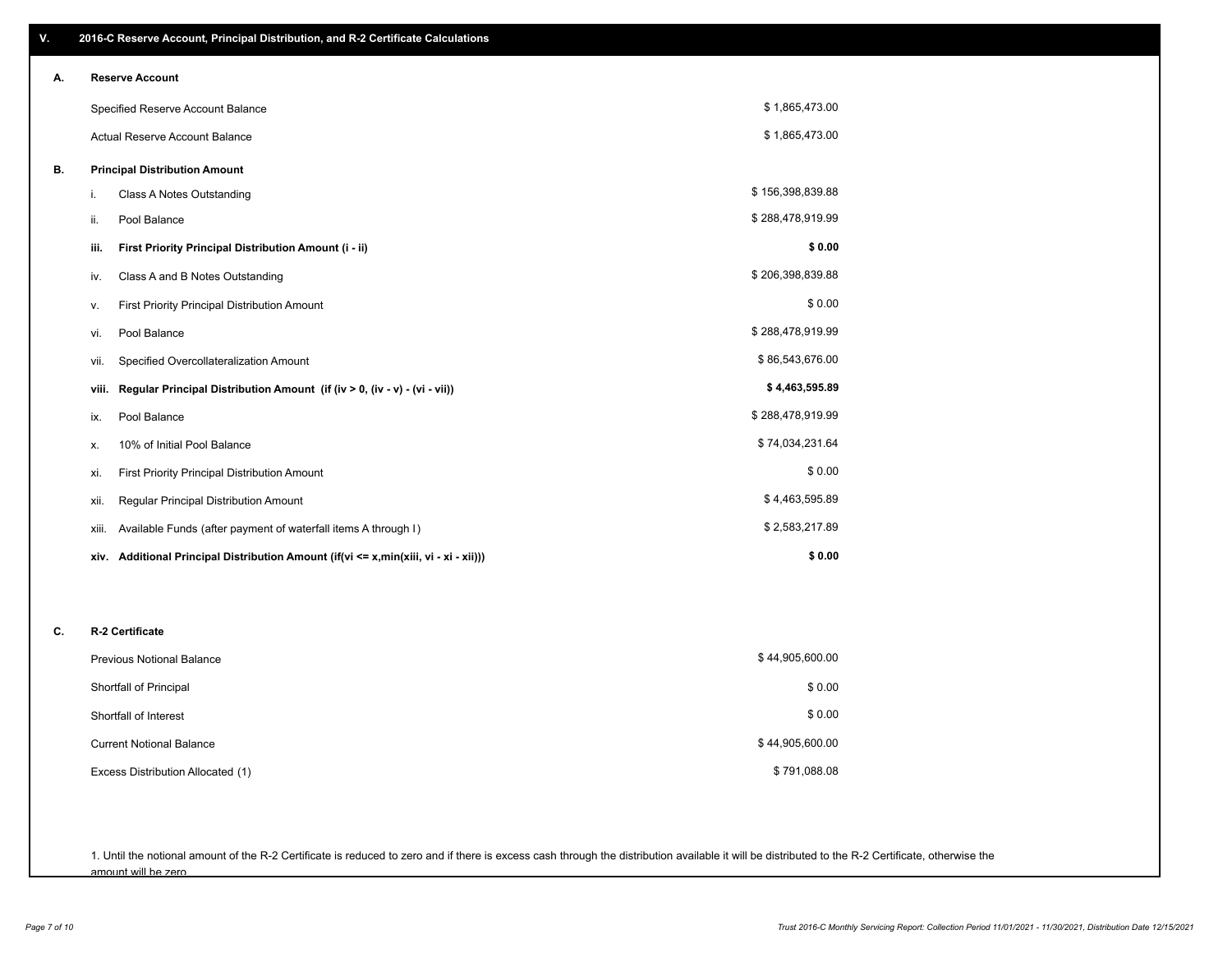|    |                                                         | Paid           | <b>Funds Balance</b> |
|----|---------------------------------------------------------|----------------|----------------------|
|    | <b>Total Available Funds</b>                            |                | \$7,639,524.51       |
| A  | <b>Trustee Fees</b>                                     | \$13,125.00    | \$7,626,399.51       |
| В  | <b>Servicing Fees</b>                                   | \$190,532.05   | \$7,435,867.46       |
| C  | i. Administration Fees                                  | \$8,333.00     | \$7,427,534.46       |
|    | ii. Unreimbursed Administrator Advances plus any Unpaid | \$0.00         | \$7,427,534.46       |
| D  | Class A Noteholders Interest Distribution Amount        | \$245,304.01   | \$7,182,230.45       |
| Е  | First Priority Principal Payment                        | \$0.00         | \$7,182,230.45       |
| F. | Class B Noteholders Interest Distribution Amount        | \$135,416.67   | \$7,046,813.78       |
| G  | <b>Reinstatement Reserve Account</b>                    | \$0.00         | \$7,046,813.78       |
| H  | Regular Principal Distribution                          | \$4,463,595.89 | \$2,583,217.89       |
|    | <b>Carryover Servicing Fees</b>                         | \$0.00         | \$2,583,217.89       |
| J  | Additional Principal Distribution Amount                | \$0.00         | \$2,583,217.89       |
| Κ  | Unpaid Expenses of Trustee                              | \$0.00         | \$2,583,217.89       |
| L  | Unpaid Expenses of Administrator                        | \$0.00         | \$2,583,217.89       |
| M  | i. Remaining Funds to the R-1 Certificateholder(s)      | \$1,792,129.81 | \$791,088.08         |
|    | ii. Remaining Funds to the R-2 Certificateholder(s)     | \$791,088.08   | \$0.00               |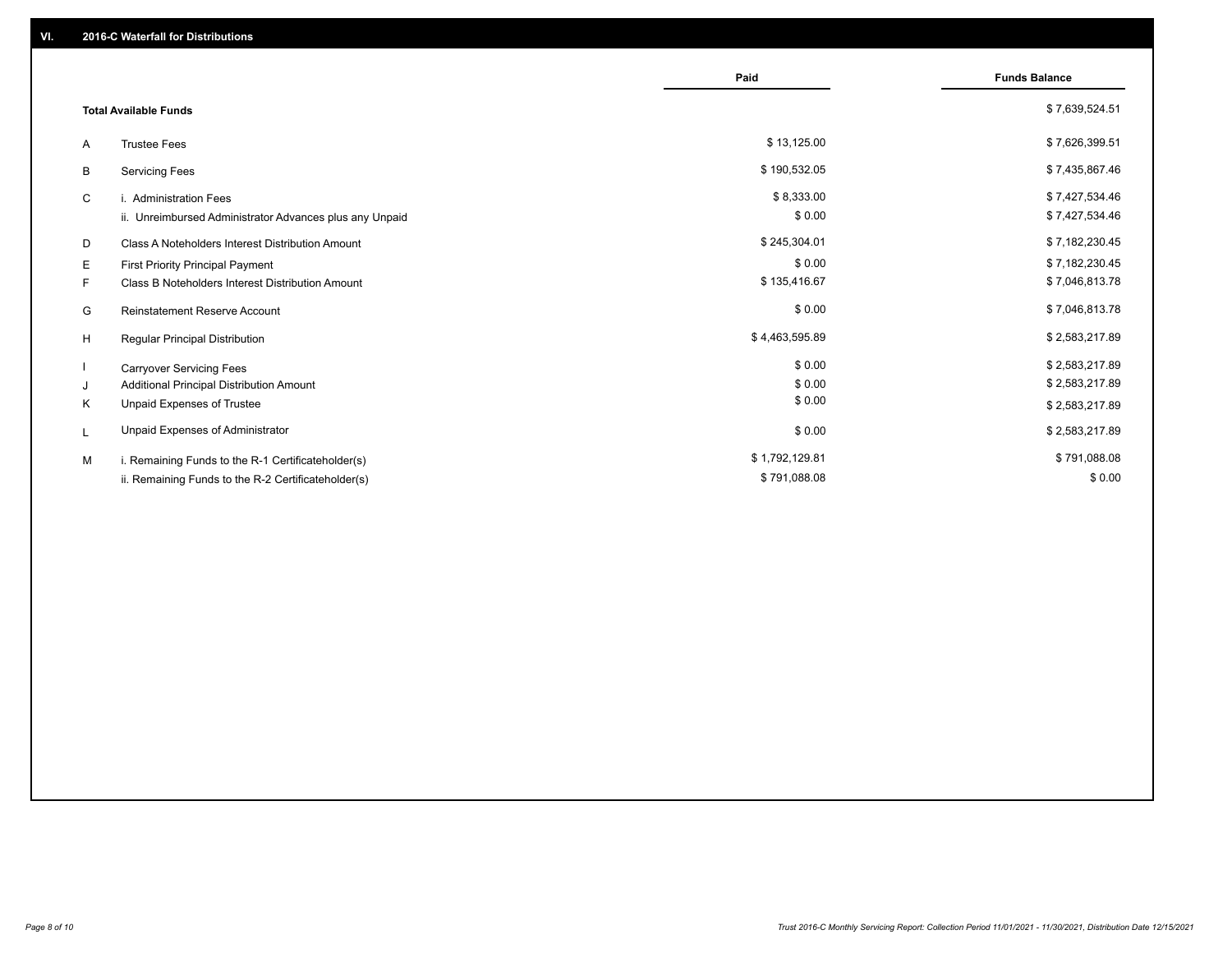# Ending Balance Factor Paydown Factor 0.011839777 0.011839777 0.000000000 Ending Principal Balance \$ 50,000,000.00 \$ 91,483,555.40 \$ \$60,451,688.59 \$ 50,000,000.00 \$ 50,000,000.00 Principal Paid \$2,687,629.36 \$ 1,775,966.53 \$ - \$ - \$ - \$ - Interest Shortfall \$ 183,633.81 \$ 61,670.20 \$ 135,416.67 Interest Paid Total Interest Due \$ 183,633.81 \$ 61,670.20 \$ 135,416.67 \$ - \$ - \$ - Interest Shortfall from Prior Period Plus Accrued Interest Current Interest Due \$ 183,633.81 \$ 61,670.20 \$ 135,416.67 Accrued Interest Factor **0.002708333** 0.001950000 0.001950000 0.000991042 0.000991042 0.0002708333 Interest Rate\* 2.34000% 1.18925% 3.25000% Daycount Fraction 0.08333333 0.08333333 0.08333333 Accrual Period End 12/15/2021 12/15/2021 12/15/2021 Accrual Period Begin 11/15/2021 11/15/2021 11/15/2021 Record Date (Days Prior to Distribution) **1 NEW YORK BUSINESS DAY** 1 NEW YORK BUSINESS DAY 1 NEW YORK BUSINESS DAY Spread/Fixed Rate 2.34% 1.10% 3.25% Index FIXED LIBOR FIXED Beginning Balance \$ 50,000,000.00 \$ \$94,171,184.76 \$ \$94,171,184.76 \$ \$62,227,655.12 \$ \$50,000,000.00 \$ \$50,000,000 Cusip/Isin 78449KAB6 78449KAC4 78449KAD2 **A2A A2B B** 0.403011257 0.403011257 1.000000000 **Distribution Amounts**

\* Pay rates for Current Distribution. For the interest rates applicable to the next distribution date, please see https://www.salliemae.com/about/investors/data/SMBabrate.txt.

**VII. 2016-C Distributions**